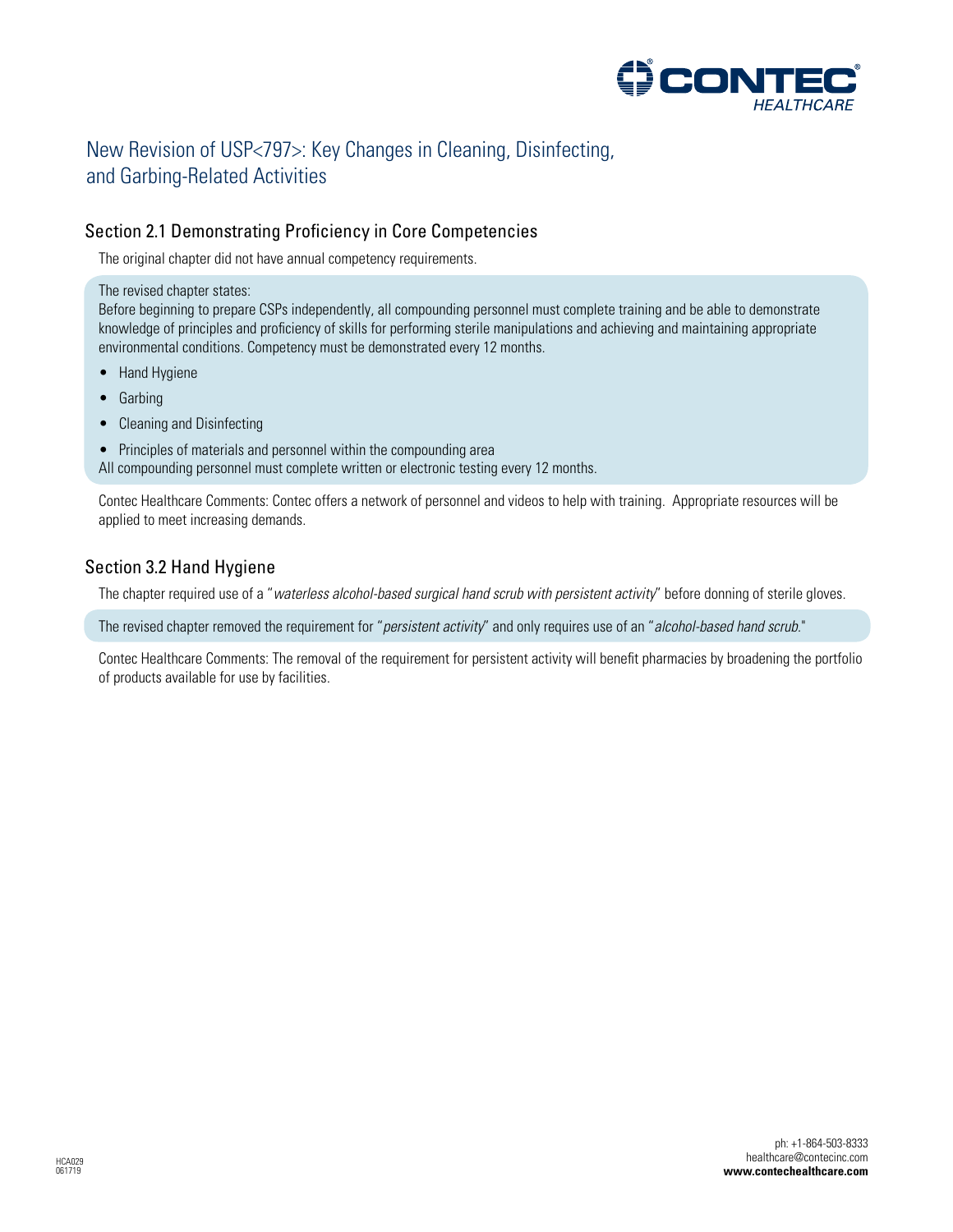

## Section 3.3 Garbing Requirements

The original chapter had a specific donning sequence listed for all PPE.

The revised chapter states:

"*The order of hand washing and garbing depends on the placement of the sink*" and "*The order of garbing must be determined by the facility and documented in the facility's SOP.*"

Contec Healthcare Comments: Contec will suggest donning sequences which are based upon sink location and on the recommendations of noted industry experts. Contact your Contec representative for a copy of these suggested donning sequences.

The revised chapter states: Donning and doffing garb should not occur in the ante-room or the SCA at the same time.

Contec Healthcare Comments: This will impact flow of personnel in and out of the cleanroom.

The revised chapter states:

When personnel exit the compounding area, garb except for gowns cannot be reused and must be discarded. Gowns may be re-used within the same shift if the gown is maintained in a classified area or inside the perimeter of an SCA.

Contec Healthcare Comments: Gowns are still allowed to be reused for one shift.

### Section 4.4 Water Sources

The original chapter did not address cleaning and disinfecting the sink.

The revised chapter states:

"*Surfaces of sink(s) must be cleaned and disinfected at least daily and a sporicidal agent must be applied at least monthly.*"

Contec Healthcare Comments: Contec Healthcare can assist with updating SOPs and training the staff on the cleaning and disinfecting sinks.

# Section 7: Cleaning, Disinfecting and Applying Sporicidal Agents in Compounding Areas

The revised chapter contains several new guidelines for the frequency of cleaning and disinfecting the PEC.

The original chapter required the cleaning and disinfecting the PEC at the "*beginning of each shift*".

The revised chapter (see Table 8 in section 7) requires to clean all interior surfaces of the PEC daily (once per day).

The original chapter required the entire PEC to be disinfected "before each batch, not longer than 30 minutes following the previous surface disinfection."*Additionally, the original chapter did not specify use of a sporicidal disinfectant in the PEC*."

The revised chapter states:

"*Apply sterile 70% IPA to the horizontal work surface at least every 30 minutes if the compounding process takes 30 minutes or less. If the compounding process takes more than 30 minutes, compounding must not be disrupted, and the work surface of the PEC must be disinfected immediately after compounding.*"

Contec Healthcare Comments: The key change is that the requirement only applies to the horizonal work surface (deck), not the entire PEC. The revised chapter also will require monthly application of a sporicidal disinfectant on every surface in the cleanroom (PEC and SEC). Also note the footnote "c" regarding the ceilings of the SCA.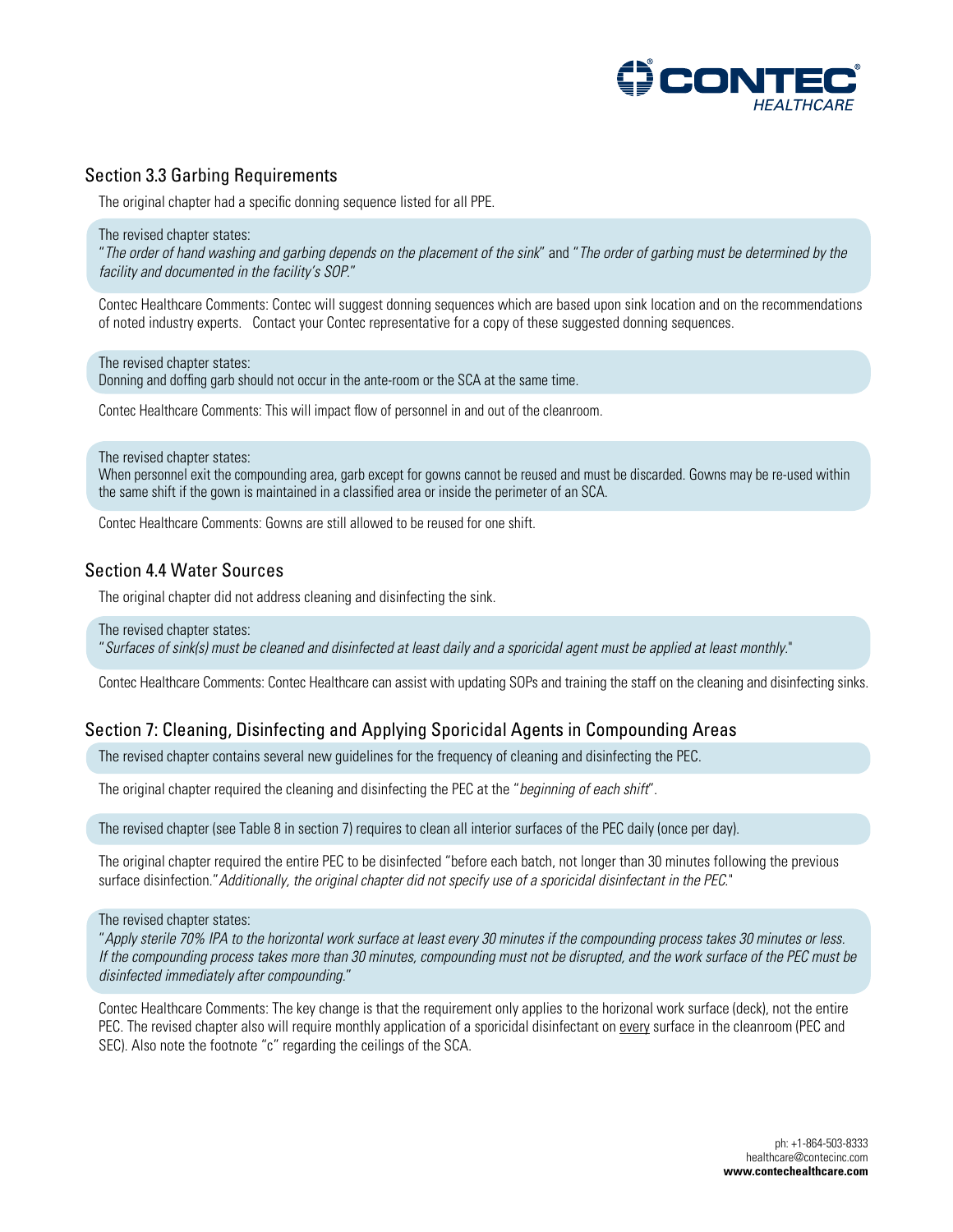

#### **Table 8. Minimum Frequency for Cleaning and DisinfectingSurfaces and Applying Sporicidal Agents in Classified Areas and within the Perimeter of the SCA<sup>a</sup>**

| Site                                      | Cleaning                                                                                                            | Disinfecting                                                                                                                                                                                                                                                                              | <b>Applying Sporicidal</b>                                      |
|-------------------------------------------|---------------------------------------------------------------------------------------------------------------------|-------------------------------------------------------------------------------------------------------------------------------------------------------------------------------------------------------------------------------------------------------------------------------------------|-----------------------------------------------------------------|
| PEC(s) and equipment inside the<br>PEC(s) | Equipment and all interior surfaces<br>of the PEC daily and when surface<br>contamination is known or<br>suspected. | • Equipment and all interior<br>surfaces of the PEC daily and<br>when surface contamination is<br>known or suspected.                                                                                                                                                                     | Monthly                                                         |
|                                           |                                                                                                                     | • Apply sterile 70% IPA to the<br>horizontal work surface at least<br>every 30 minutes or less. If the<br>compounding process takes more<br>than 30 minutes, compounding<br>must not be disrupted the work<br>surface of the PEC must be<br>disinfected immediately after<br>compounding. |                                                                 |
| Removable work tray of the PEC            | • Work surface of the tray daily                                                                                    | • Work surface of the tray daily                                                                                                                                                                                                                                                          | . Work surface of the tray daily                                |
|                                           | • All surfaces and the area<br>underneath the work tray monthly                                                     | • All surfaces and the area<br>underneath the work tray monthly                                                                                                                                                                                                                           | • All surfaces and the area<br>underneath the work tray monthly |
| Pass-through(s)                           | Daily                                                                                                               | Dailyb                                                                                                                                                                                                                                                                                    | Monthly                                                         |
| Work Surface(s) outside the PEC           | Daily                                                                                                               | Dailyb                                                                                                                                                                                                                                                                                    | Monthly                                                         |
| Floor(s)                                  | Daily                                                                                                               | Dailyb                                                                                                                                                                                                                                                                                    | Monthly                                                         |
| Wall(s), Door(s), and door frame(s)       | Monthly                                                                                                             | Monthlyb                                                                                                                                                                                                                                                                                  | Monthly                                                         |
| Ceiling(s)                                | Monthly                                                                                                             | Monthlyb                                                                                                                                                                                                                                                                                  | Monthly                                                         |
| Storage shelving and bins                 | Monthly                                                                                                             | Monthlyb                                                                                                                                                                                                                                                                                  | Monthly                                                         |
| Equipment outside the PEC(s)              | Monthly                                                                                                             | Monthlyb                                                                                                                                                                                                                                                                                  | Monthly                                                         |

a Cleaning of sinks is described in 4.4 Water Sources

b Many disinfectants registered by the EPA are one-step cleaning and disinfecting agents, which means that the disinfectant has been formulated to be effective in the presence of light to moderate soiling without a separate cleaning step.

c Ceilings of the SCA are required to be cleaned, disinfected, and applied with sporicidal agent only when visibly soiled and when the surface contamination is known or suspected

## Section 7.2 Cleaning Supplies

The revised chapter requires that mop handles be disinfected before and after each use: "*Reusable cleaning tools must be made of cleanable materials (e.g., no wooden handles) and must be cleaned and disinfected before and after each use.*"

Contec Healthcare Comments: Contec Healthcare offers cleaning hardware that can be effectively cleaned and disinfected.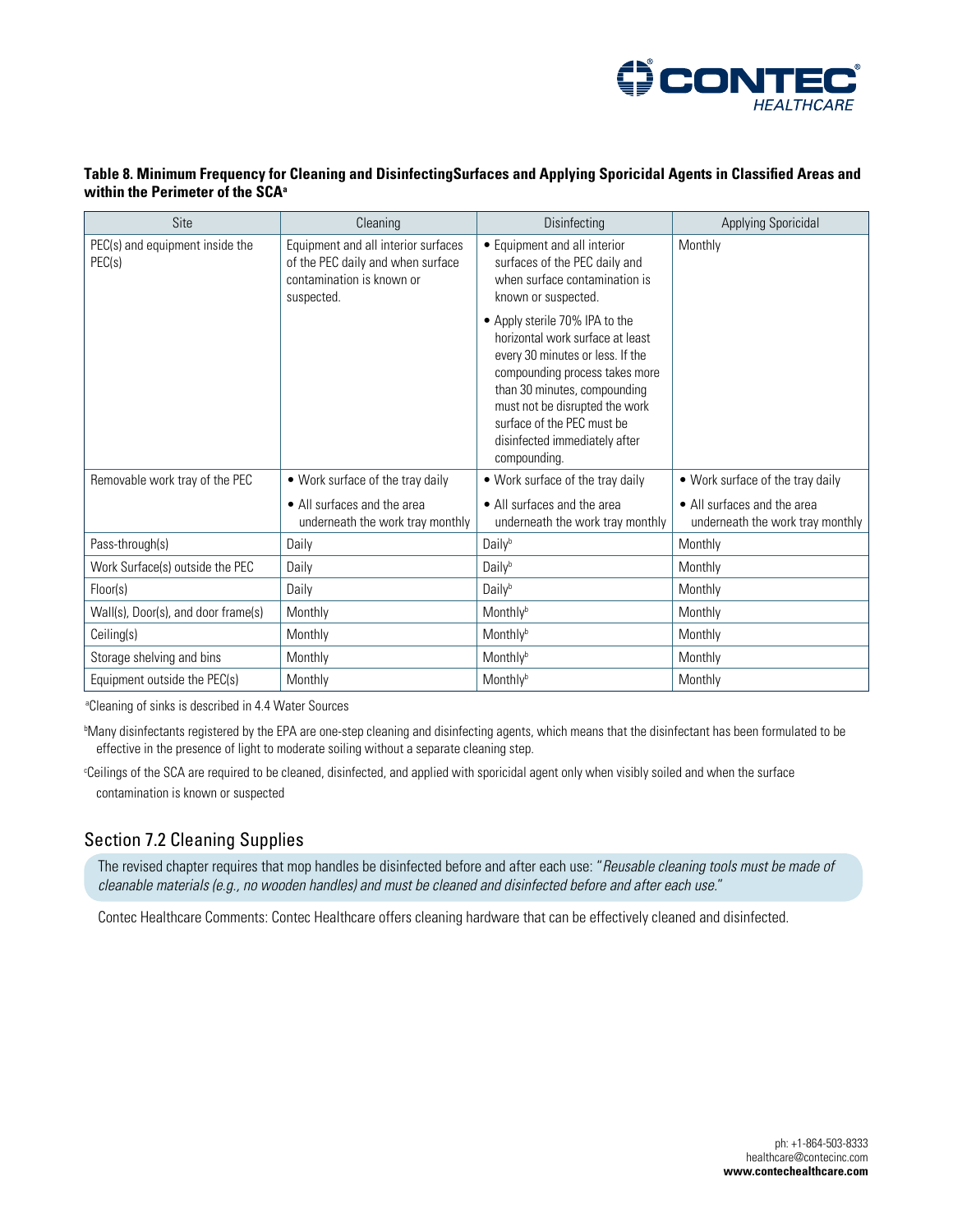

# Section 7.3 Cleaning, Disinfecting and Applying Sporicidal Agents in the PEC

The original chapter did not indicate a clear procedure for cleaning and disinfecting the PEC.

#### The revised chapter establishes a clear procedure for **cleaning and disinfecting** and for **applying a sporicidal agent** in the PEC. See Boxes 7-1 and 7-2.

#### Box 7-1. Procedures for Cleaning and Disinfecting the PEC

- Remove visible particles, debris, or residue with an appropriate solution (e.g., Sterile Water for Injection or Sterile Water for Irrigation) using sterile, low-lint wipers.
- Using a low-lint wiper, apply a cleaning agent, followed by a disinfecting agent, or apply an EPA-registered (or equivalent) one-step cleaner or equipment and all interior surfaces of the PEC.
- Ensure the contact time specified by the manufacturer is achieved.
- Using a low-lint wiper, apply sterile 70% IPA to equipment and all interior surfaces, in the PEC.
- Allow the surface to dry completely before beginning compounding.

#### Box 7-2. Procedures for Applying a Sporicidal Agent in the PEC

- Remove visible particles, debris, or residue with an appropriate solution (e.g., Sterile Water for Injection or Sterile Water for Irrigation) using sterile, low-lint wipers.
- After cleaning and disinfecting (Box 7-1), apply the sporicidal agent using a low-lint wiper to all surfaces and the area underneath the work tray. If the sporicidal agent is EPA-registered (or equivalent) one-step disinfectant sporicidal cleaner, separate cleaning and disinfecting steps are not required.
- Ensure the contact time specified by the manufacturer is achieved.
- Using a low-lint wiper, apply sterile 70% IPA to equipment and all interior surfaces, including underneath the work tray.
- Allow the surface to dry completely before beginning compounding.

Contec Healthcare Comments: contec's epa-registered, one-step disinfectants combined with wipers are considered "*appropriate solutions*" for removal of visible particles, debris and residue as described in the first bullet points of both boxes 7-1 and 7-2. Use of these products to accomplish all the cleaning and disinfection steps will simplify the process.

## Section 8.1 Introducing Items into the Cleanroom Suite and SCAs

The original chapter, suggested, but did not require the use of a suitable disinfecting agent on items being taken into the cleanroom.

The revised chapter states: *"Before any item is introduced into the clean side of ante-room(s), placed into pass-through(s), or brought inside the perimeter SCA and when packaging integrity will not be compromised, it must be wiped with a sporicidal agent, EPAregistered disinfectant, or sterile 70% IPA using low-lint wipers by personnel wearing gloves. If an EPA-registered disinfectant or sporicidal agent is used, the agent must be allowed to dwell for the minimum contact time specified by the manufacturer. If sterile 70% IPA is used, it must be allowed to dry. The wiping procedure must not render the product label unreadable."*

Contec Healthcare Comments: Contec offers appropriate EPA-registered disinfectants for wiping items before introduction into the cleanrooms. We recommend the use of a sporicidal disinfectant to wipe supplies when removing them from shipping containers. This is considered best practice due to the risk of spore contamination associated with cardboard and paper packaging materials.